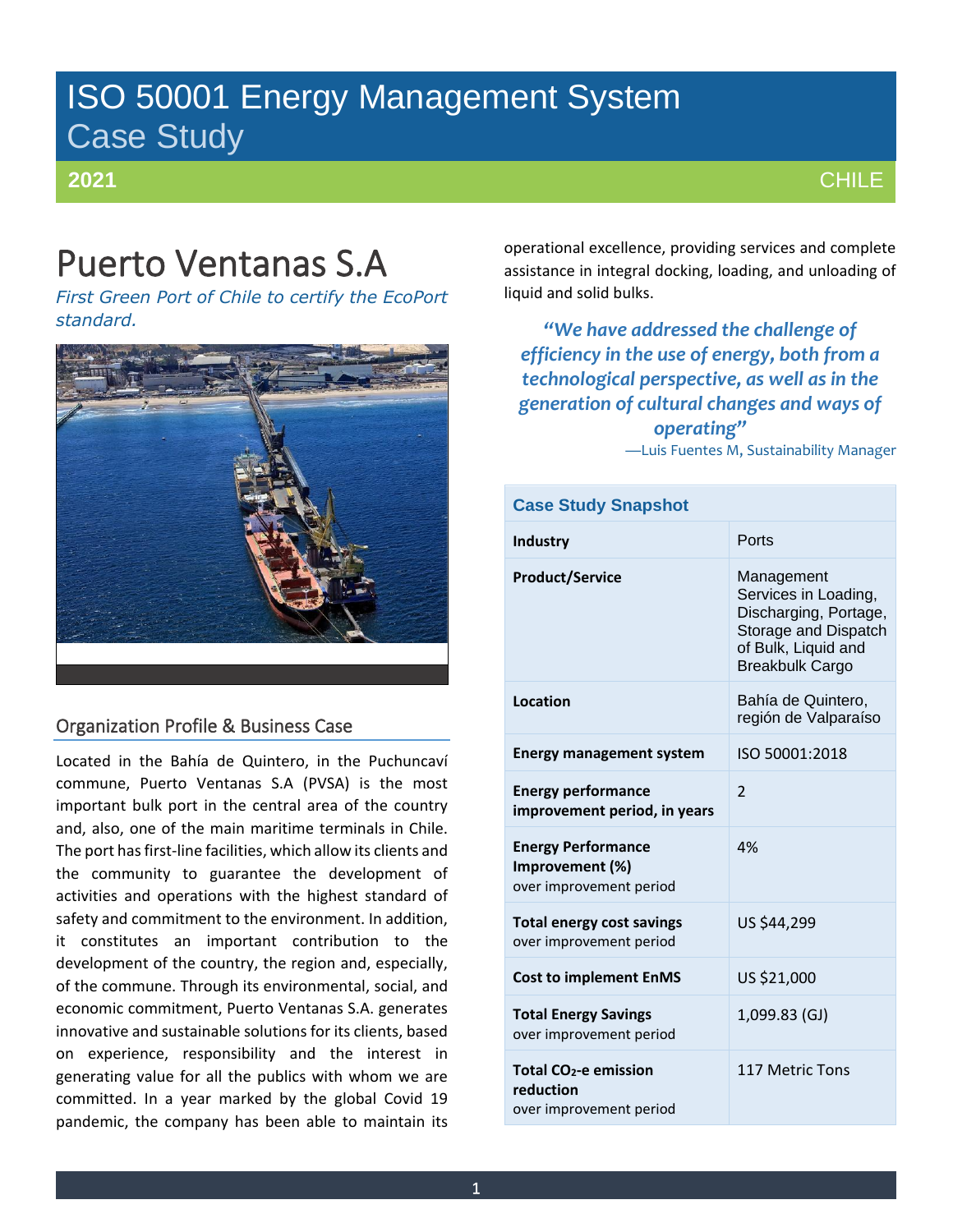### **2021 CHILE**

The Energy Management Program (EMP) established at the Port through ISO standard 50.001:2018 has made it possible to identify guidelines with respect to the energy practices and policies that must be complied with and reinforced yearly, in order to comply with the objectives and targets proposed therein. This includes, maintaining an energy efficiency management system that enables the continuous detection of savings opportunities. Quantifying the energy performance through energy meters installed in the in different port areas. Ensuring that the acquisition of energy efficient technologies is preferred in projects of implementation, modification, or renewal of equipment

Energy management has played a very important role in the company's sustainability practices. For example, in 2021, Puerto Ventanas S.A signed a new contract with its energy supplier AES Andes, which certifies that 100% of the energy consumed by PVSA is from renewable energy sources (NCRE).

# Business Benefits

The implementation of energy efficiency initiatives generates multiple benefits in areas such as: Reduction of the expense of energy and the operating or production costs, decreases the environmental impact, reduces the emissions of greenhouse effect gases, and improves the security of the supply of energy. In the period 2019-2020, Puerto Ventanas mobilized a total of 13.99 million bulk tons using electric power. The energy performance to date has allowed to generate energy savings of 305,508 kWh and the consequent energy cost savings US \$44,299. The improvement period presented is 2 years and the commitment and efforts of the staff have made it possible to achieve the objectives of the EnMs.

The energy performance improvement of 4% compared to the base year (2019), results in the reduction of greenhouse gases (GHG), representing an accumulated reduction of 117 Tons of equivalent CO2, associated with electrical consumption in port operations. The incorporation of new infrastructure, more efficient equipment, and improvement in the execution of



*Figure 1: Electric vehicle acquired by Puerto Ventanas in 2019*

operational controls have made it possible to optimize energy use.

In 2019 Puerto Ventanas incorporated its first electric vehicle for administrative use. This has made it possible to improve energy consumption per kilometer traveled by 84% and has also avoided emitting 1.5 Ton CO2e per year.

The guidelines of sustainability have made it possible to demonstrate Puerto Ventanas' commitment to the environment, increase the company's competitiveness and anticipate national requirements or demands. In 2016 Puerto Ventanas S.A was the first chilean port to obtain the European EcoPort certification, the main environmental initiative of the European port sector. The main objective of EcoPort is to create awareness about the protection of the environment through cooperation and the exchange of knowledge between ports to improve environmental management. The EcoPort certification was renewed in 2018 and later in 2020.

In 2018, the Inter-American Committee on Ports, which belongs to the Organization of American States (OAS), presented the Maritime Award of the Americas in the "Green Ports" category, with Puerto Ventanas being the first Chilean port operator to receive this recognition, while in 2019 it was recognized in the category "Approach to the community and Port-City relationship" by the same Organization.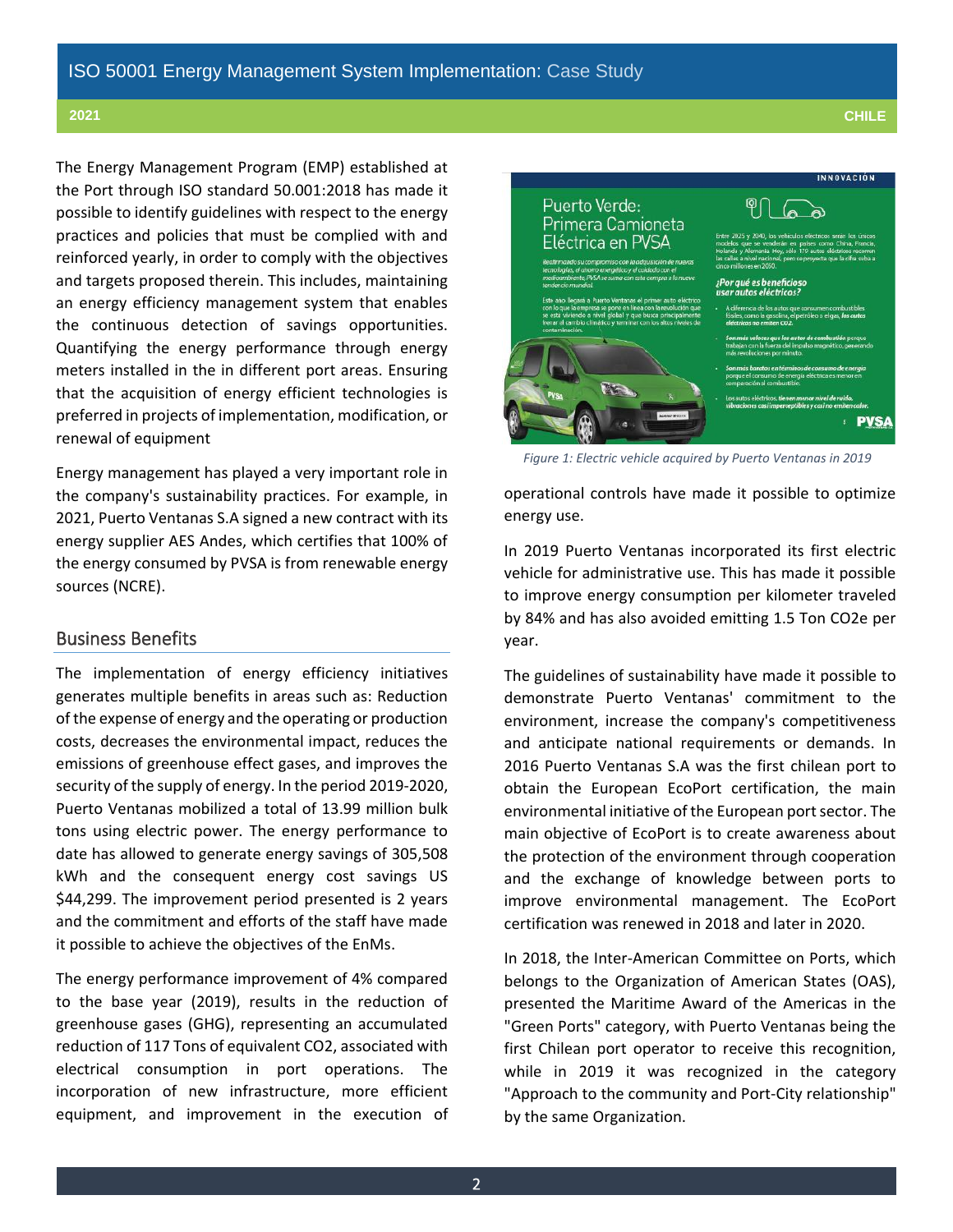**2021 CHILE**

In the same way, the EnMS has allowed to generate strategic alliances. The Energy Efficiency Gold Award issued by the Chilean Ministry of Energy via the Energy Sustainability Agency (ASE) obtained in September 2014 and November 2017 was renewed in May 2021.

# Plan

The development of an Energy Management System in 2015 was strengthened with the general management's directive to continue demonstrating that sustainability and the use of resources is a priority for the business and the relationship with the neighboring community. An energy management team was formed with the objective of leading the implementation of the ISO 50.001 standard within the company's processes.

## **Re-certification**

In June 2021, the re-certification of the EnMS was carried out under the ISO 50: 001 standard in its 2018 version.

The renewal of the standard in its 2018 version implied an update in the methodology and analysis of the expected results of the EnMS. The recertification process considered a Gap Analysis that allowed identifying the gaps in relation to the 2011 version of the standard. For this, external consultancies and different trainings were carried out, for example, to process leaders, managers, and the energy management team.

For the transition to the ISO 50.001: 2018 standard, it was considered for the planning of the EnMS, the understanding of the needs and expectations of the interested parties, the risks and opportunities associated with the improvement of energy performance. Additionally, the new regulatory requirements and the need for participatory leadership on the part of process leaders were reinforced with practical workshops, involving them in decision-making for continuous improvement.

**Energy review and planning:** The Energy Management Program involve the entire organization, and focus on the following topics:

Leadership and management commitment, legal framework and voluntarily acquired commitments, training courses, procedures and inspections, operational control, monitoring and measurement. The purpose of this Program is to comply with the commitments established in the Integrated Policy, through the implementation of specific actions that contribute to improving energy performance. In addition, quantify the significant uses of energy through meters installed in operating systems, ensure, and privilege the acquisition of high energy efficiency technologies in new projects and maintain operational controls applicable to saving electricity consumption.

The energy review and the characterization of the processes that are energetically significant allow the establishment of objectives to optimize the use of energy.

The criteria to define a SEU are: Increase of the indicator with respect to the base year  $(> 10\%)$ . If it has a savings potential of less than 5 years. Percentage of total consumption associated with the same energy source (> 20%).

89% of the energy consumed in Puerto Ventanas is electrical energy from the network and only 11% corresponds to thermal energy.



*Figure 2: Puerto Ventanas Energy Distribution*

Among the processes considered energy significant, are the bulk unloading processes with 42%, the bulk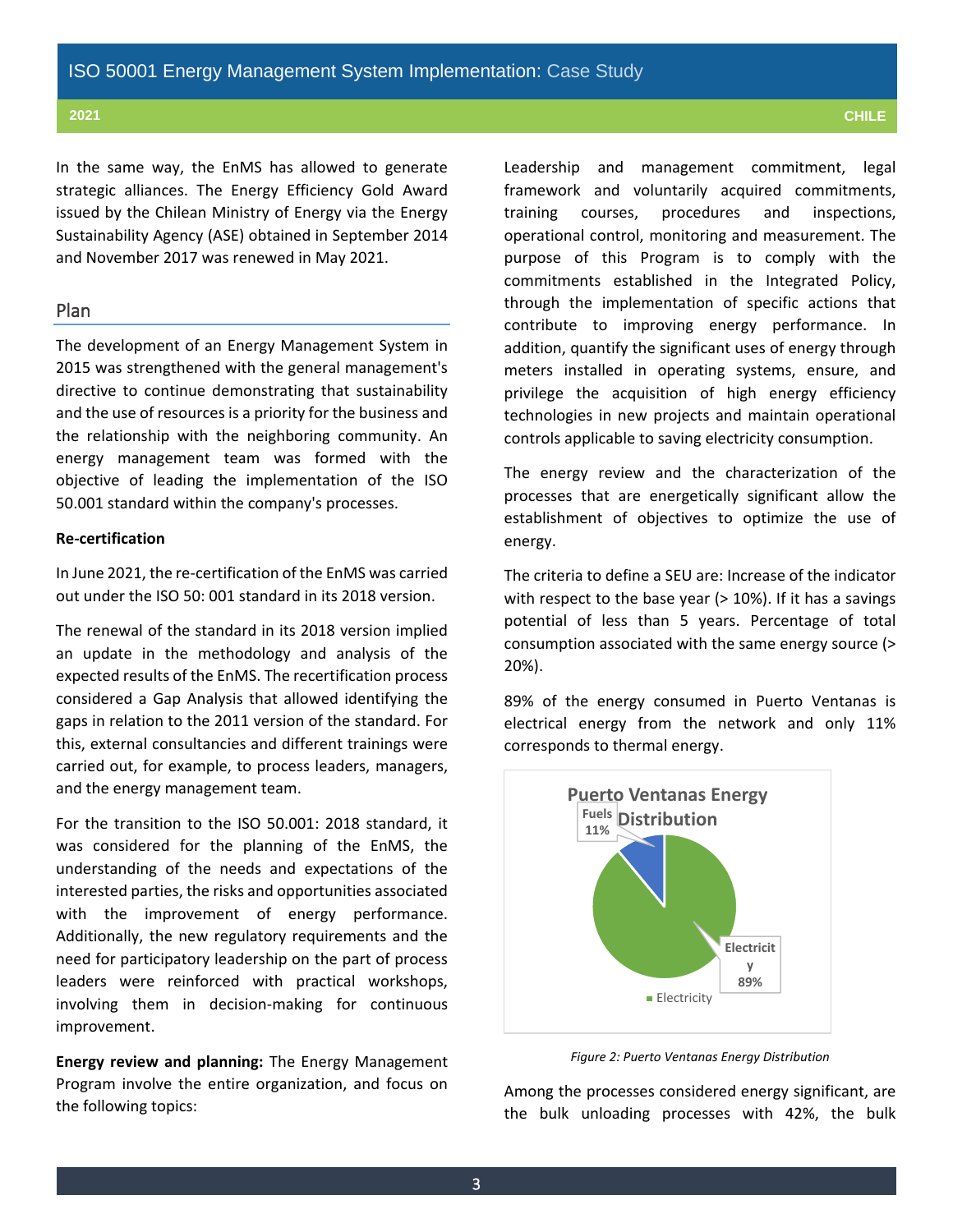boarding process with 28% and the bulk reception process with 25% of the total. These systems are mainly made up of cranes and conveyor belts.



*Figure 3: Electrical Distribution by Processes*

*"Our flexibility allows us to quickly adapt to the challenges posed by our environment, always putting safety first and constantly seeking to improve to provide a reliable and high-standard service for our clients"* — General Manager

# Do, Check, Act

The Integrated Management System of PVSA has been structured based on the requirements contained in the ISO 14.001, ISO 9.001, ISO 50.001, and ISO 45.001. Since 2015, Puerto Ventanas S.A. has an energy management certification under standard ISO 50.001, which is verified and certified by Lloyd's Register Quality Assurance (LRQA), while, in June of 2021 the EnMS certification was carried out under standard ISO 50:001:2018. Sustainability area is responsible for the Port's environmental and energy management, for which it has a team of university-educated professionals with extensive experience to provide support to the different areas.

**Energy Performance and Savings Verification**

The monitoring of energy performance is carried out through the monthly analysis of energy consumption, using linear regression metrics. The variables used to generate the linear regression are energy (dependent variable) and tons of cargo moved (independent variable). The base period is considered to generate the linear regression in each process and thus the estimated energy is compared with the real energy. The year 2019 is considered as the base year. The indicators are:

- Total electricity consumption per month (kWh / ton moved)
- Total electricity consumption per month and by type of system and process (kWh / ton moved).

To obtain these indicators, the electrical energy information collected in the Power Monitoring Expert (PME) and Factory Talk Historian (FTH) servers will be used. Production data and monthly tons moved will be obtained from the official PVSA cargo movement record.

On the other hand, the management indicators will be measured according to the progress of the objectives of the EnMS and the Integrated Management System:

**•** Training; Communication; Energy performance review; Energy data collection; Internal Audits; Management Review; Compliance with legal requirements and other requirements.

Top management promotes support for energy management through activities such as Management Reviews where each process leader presents their indicators and initiatives to improve energy performance. In addition, as we will see later, senior management is open to being part of participatory agreements with institutions that promote the development of NCRE energy and good practices in the energy transition.

Among the activities to improve the energy performance of the SEUs is the operational control of the conveyor systems to prevent them from operating without bulk cargo, optimize the use of energy using variable frequency drives in motors, optimize the use of dust collectors only when needed, the incorporation of perimeter lighting and LED area projectors.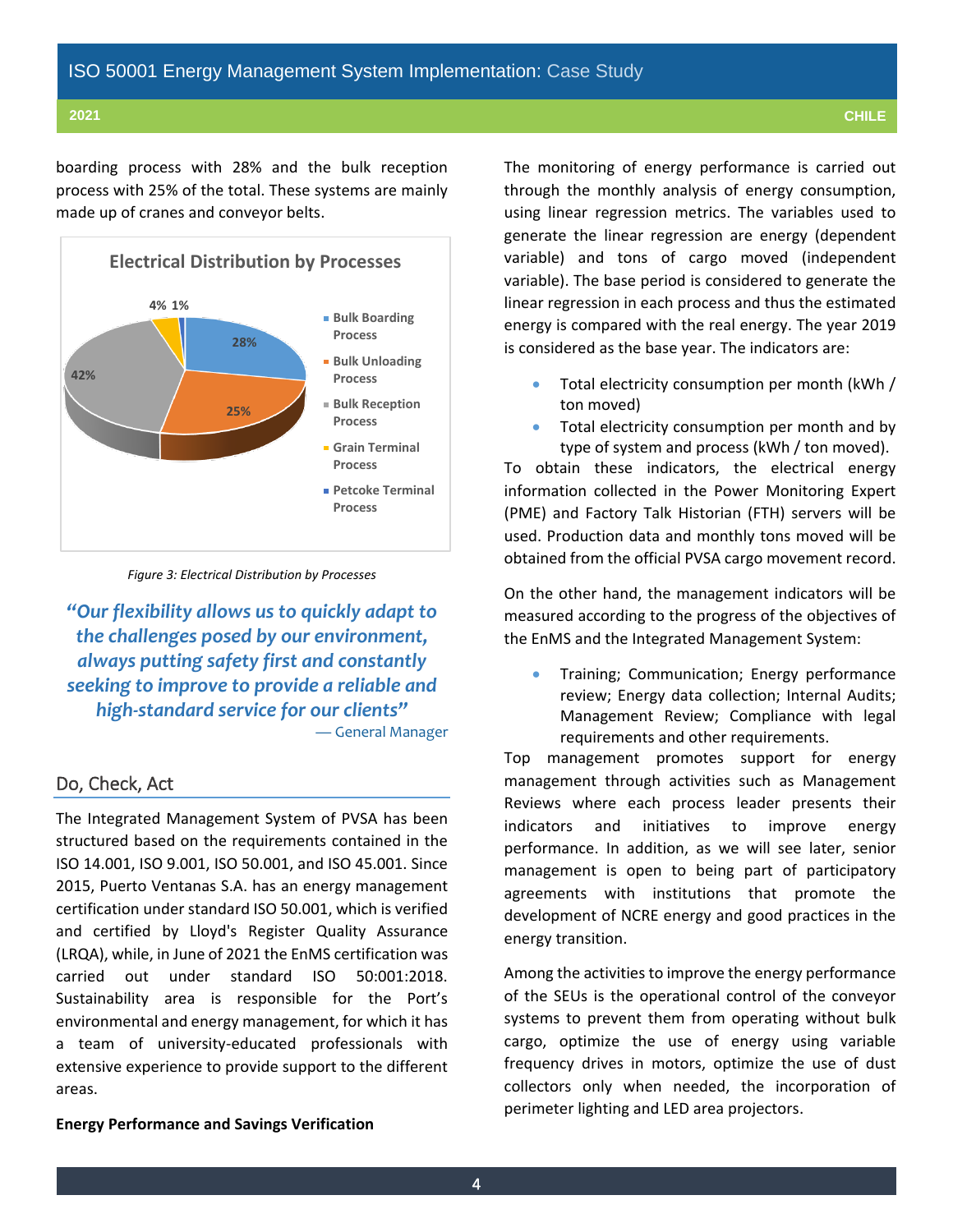

*Figure 4: Analysis of energy consumption and performance by processes*

## **Quality of Information**

The information related to energy controls is processed through a system of supervision, control, and data acquisition (SCADA). Puerto Ventanas developed a Distributed Control System (DCS) that allows to centralize the information of the different processes that compose it. Includes energy management and measurement software. In addition to a virtual data storage for evaluation of temporary tendencies.



*Figure 5: Screen of Power Monitoring Expert for energy data analysis*

Additionally, the review of services and hardware belonging to the Control System belonging to the Puerto Ventanas facilities is implemented and systematized, in order to control and verify the availability of software and hardware associated with the control system.

#### **Operational Control**

Operational control is carried out on obtaining the data that feed the energy review matrix, planning maintenance actions related to the significant use of energy in accordance with what is described in the PVSA maintenance manual. Likewise, trained personnel will be considered for the handling and operation of those equipment taking data with instruments that are calibrated or verified in accordance with the provisions of the manual. The heads of areas and maintenance personnel are responsible for creating awareness and defining operational procedures for reducing energy consumption in conjunction with the energy management team.

### **Professional expertise and training**

Energy Management Engineer leads the implementation of projects to improve the efficiency of the consumption of energy at Puerto Ventanas, such as: studies of the uses and consumption of energy at the port and participation in contractual reviews of electrical supply; management of technical information (plant equipment and systems, automatic control and power system), monitoring and following-up on energy efficiency indicators, providing feedback to the different areas regarding the results of the consumption of energy and options for minimizing and using energy efficiently.

Also, the Energy Management Team participates in training courses and certifications for example: Industrial Energy Manager given by the Energy Sustainability Agency (ASE) and ISO 50001:2018 Lead Auditor Certificate granted by the International Register of Certificated Auditors (IRCA). Additionally, management capacities in energy efficiency aspects are strengthened for process leaders and operational personnel whose responsibilities can directly impact the energy performance of the systems.

#### **Tools and Other resources**

Energy management has promoted the development of collaborative agreements with institutions and strategic actors in the generation, use and consumption of energy.